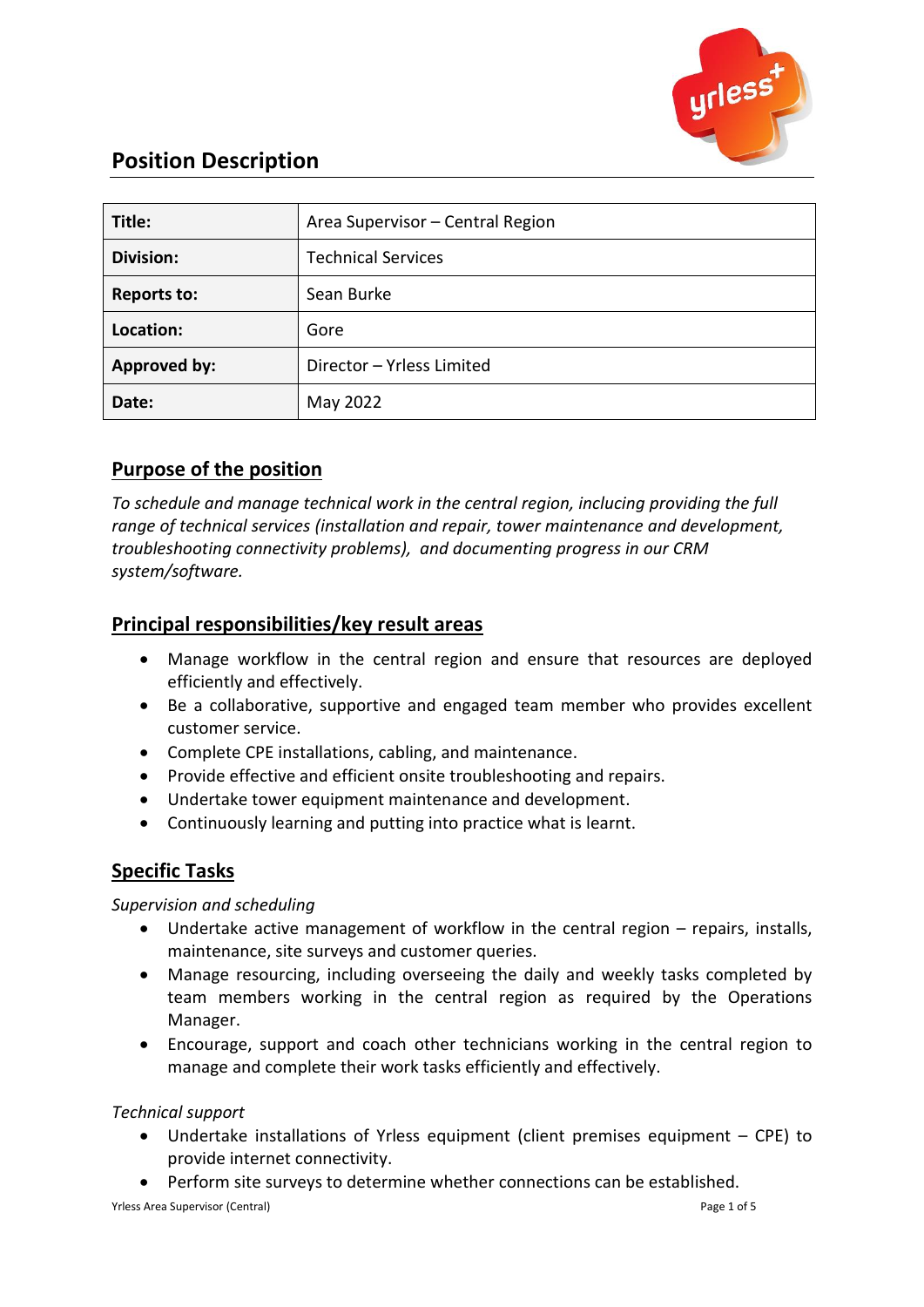- Diagnose technical issues and effective repairs.
- Generate complete reports and provide detailed records as required.
- Provide training to new employees or interns.
- Ensure that tools and equipment are safely operated, stored and maintained.
- Ensure customer queries are actioned and followed through as necessary.
- Order equipment as needed and maintain stock levels.

#### **Other duties**

- Keep up-to-date on changes as they occur, and working with the team to adjust the processes and systems accordingly.
- From time to time the incumbent may be asked to assist with other tasks, particularly during times of leave or illness.
- Maintain a strict sense of professional ethics, maintain confidentiality and privacy, and abide by the Code of Conduct.

*This position description is not intended to be an exhaustive list of tasks, but to act as guide as to the main duties and responsibilities of the position. Its content will be subject to regular review in conjunction with the job holder.*

### **Key relationships and stakeholders**

| <b>Internal</b>                                        | Nature of the relationship                                                                                                                                                           |
|--------------------------------------------------------|--------------------------------------------------------------------------------------------------------------------------------------------------------------------------------------|
| <b>Operations Manager</b>                              | To obtain guidance on work plans and<br>priorities, and to report progress and identify<br>issues where relevant.                                                                    |
| Yrless Director, Technical and<br>Administrative Staff | To collaborate on Yrless day-to-day work. To<br>share information, seek and provide<br>assistance, and discuss implementation and<br>technical issues, in order to work effectively. |

| <b>External</b>                           | Nature of the relationship                                                                                                                                      |
|-------------------------------------------|-----------------------------------------------------------------------------------------------------------------------------------------------------------------|
| <b>Yrless Customers</b>                   | To undertake installations and repairs, and<br>respond to queries in a pleasant and helpful<br>manner, ensuring that you provide excellent<br>customer service. |
| Yrless suppliers                          | To inform, share information, liaise on specific<br>matters, and represent the interests of Yrless<br>Limited.                                                  |
| Māori organisations and tangata<br>whenua | To actively engage with these groups to<br>support building a collaborative relationship.                                                                       |

#### **PRE-EMPLOYMENT CHECKS**

| To fulfil the requirement of this position the $\vert$ Criminal conviction check |                             |
|----------------------------------------------------------------------------------|-----------------------------|
| following may need to be completed:                                              | Pre-employment drug testing |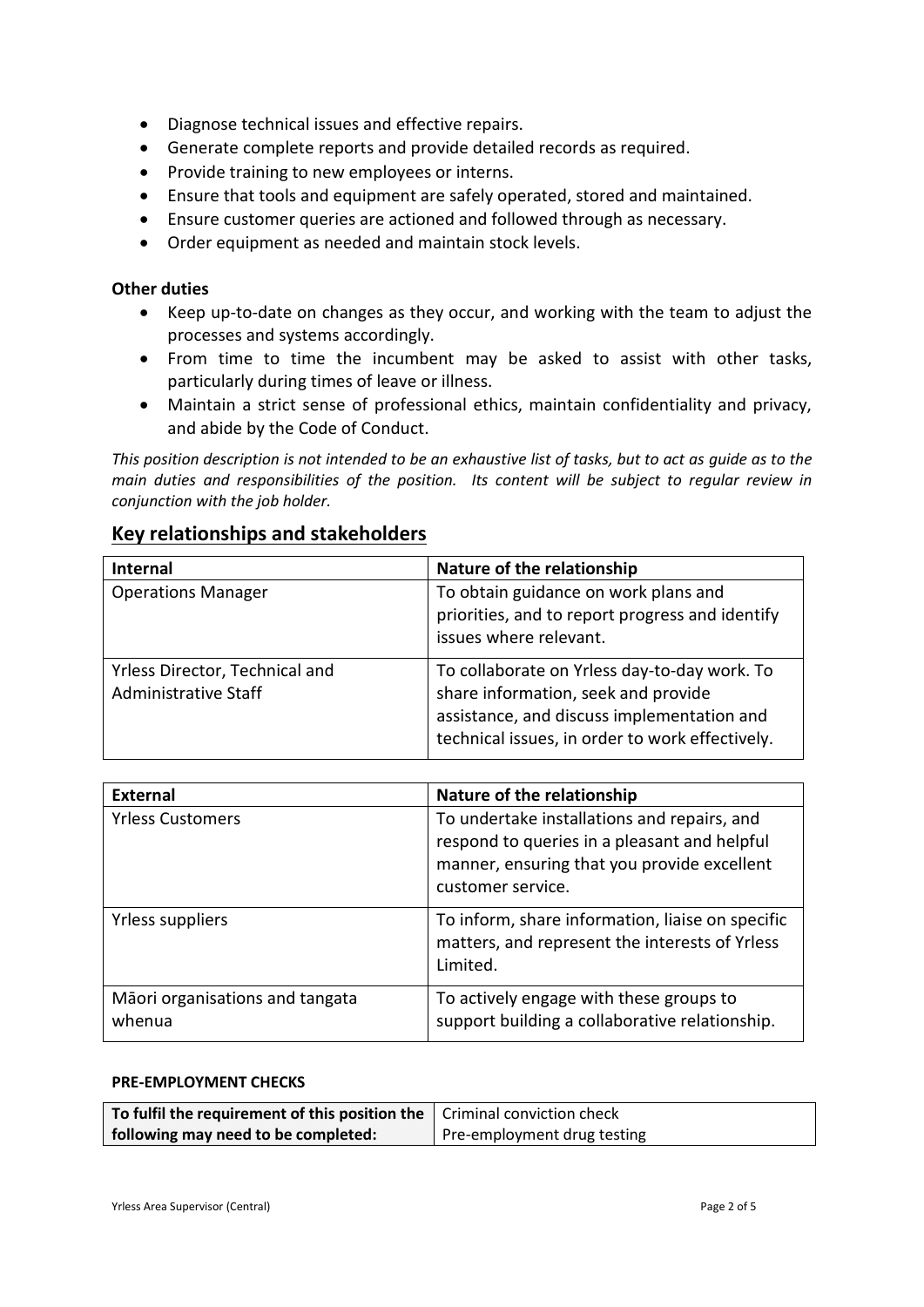The incumbent must hold a full, clean Drivers Licence.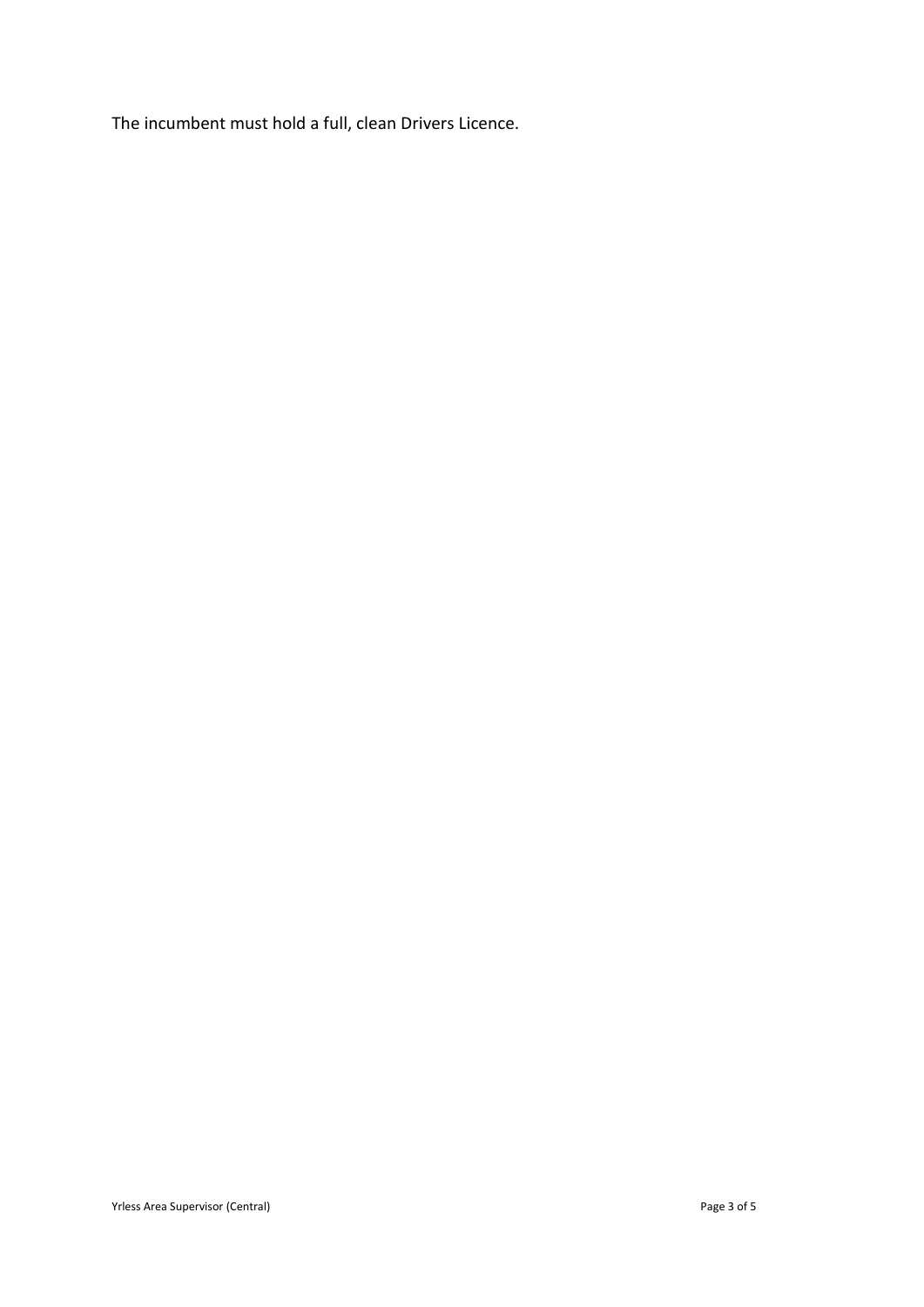# **Personal qualities, skills and experience**

| Personal              | A cheerful person, who:                                                                             |  |
|-----------------------|-----------------------------------------------------------------------------------------------------|--|
| qualities             | has a high level of personal and professional integrity.                                            |  |
|                       | values making a positive contribution.                                                              |  |
|                       | is a confident, adaptable self-starter with a willingness to learn                                  |  |
|                       | can use their initiative.                                                                           |  |
|                       | values being part of a team, and can provide guidance and supervision to                            |  |
|                       | others as needed.                                                                                   |  |
|                       | can work with minimum supervision, manage workflows and prioritise                                  |  |
|                       | tasks, but is also comfortable to ask for help when needed.                                         |  |
|                       | is flexible and adaptable and able to work under pressure and to                                    |  |
|                       | deadlines.                                                                                          |  |
|                       | is willing to work after hours and on weekends and holidays if required.<br>$\bullet$               |  |
| <b>Experience</b>     | At least three years experience in a technical or skills-based role.<br>$\bullet$                   |  |
| and                   | Has worked in, or is capable of stepping up to, a supervisory role.                                 |  |
| knowledge             | Experience in a customer facing role, where you have worked with a<br>range of different customers. |  |
|                       | Knowledge of internet services provision, and a basic understanding of                              |  |
|                       | the differences between the technologies used.                                                      |  |
|                       | Demonstrated aptitude for working in fast-paced technically complex                                 |  |
|                       | and innovative environments.                                                                        |  |
| <b>Skills</b>         | <b>Specific skills</b>                                                                              |  |
|                       | Excellent customer service skills.                                                                  |  |
|                       | Ability to communicate clearly with all types of people.                                            |  |
|                       | Ability to maintain and manage workflows, and supervise others.                                     |  |
|                       | Proficiency with hand and power tools.                                                              |  |
|                       | Physically fit and able to work at heights.                                                         |  |
|                       | Ability to think through issues and offer solutions.                                                |  |
|                       | Ability to take ownership of delegated responsibilities.                                            |  |
|                       | Willing to learn existing systems and new processes.                                                |  |
|                       | Can consistently follow through and see processes and queries through<br>to completion.             |  |
|                       | Flexible and willing to assist with other duties during busy periods.                               |  |
|                       | Aptitude to learn legislation and regulatory requirements, and ability to                           |  |
|                       | keep abreast of changes.                                                                            |  |
|                       | <b>Desirable skills</b>                                                                             |  |
|                       | Local knowledge of the Otago region.                                                                |  |
|                       | Has worked with rural customers and built understanding of their                                    |  |
|                       | operating environment.                                                                              |  |
|                       | Good understanding of Health and Safety in the workplace.                                           |  |
|                       | Familiarity with Government requirements relating to Internet Services,                             |  |
|                       | Fibre Installation and related technology.                                                          |  |
|                       | Experience in developing and/or implementing new or improved                                        |  |
|                       | processes.                                                                                          |  |
| <b>Qualifications</b> | Not required, however the following would be looked upon favourably:                                |  |
|                       | Bachelor's degree in electronics or a related field preferred; or                                   |  |
|                       | Information Technology or Telecommunications certification.                                         |  |